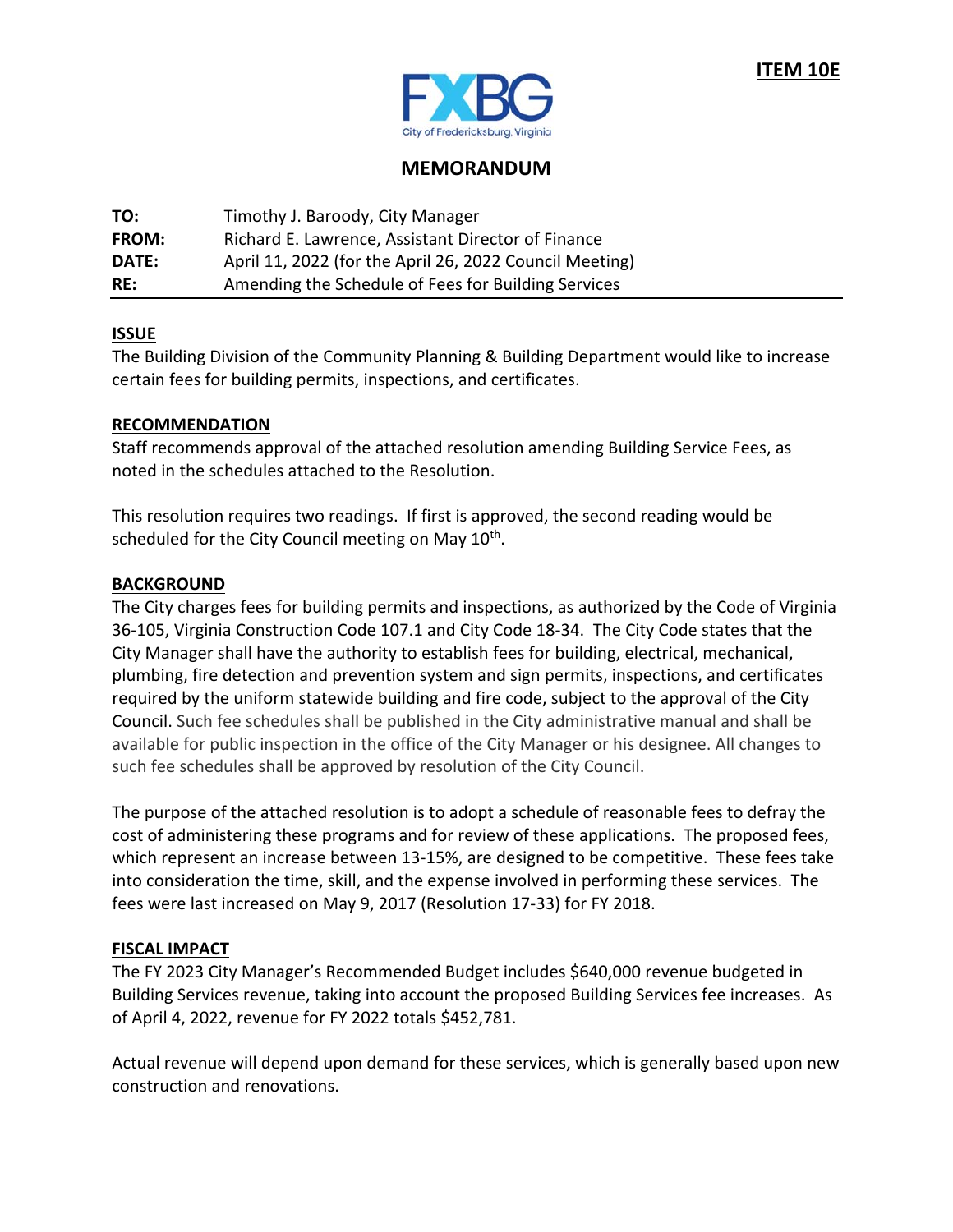Attachment: Resolution

cc: Charles R. Johnston, Director of Community Planning & Building John F. Schaffer, Building Services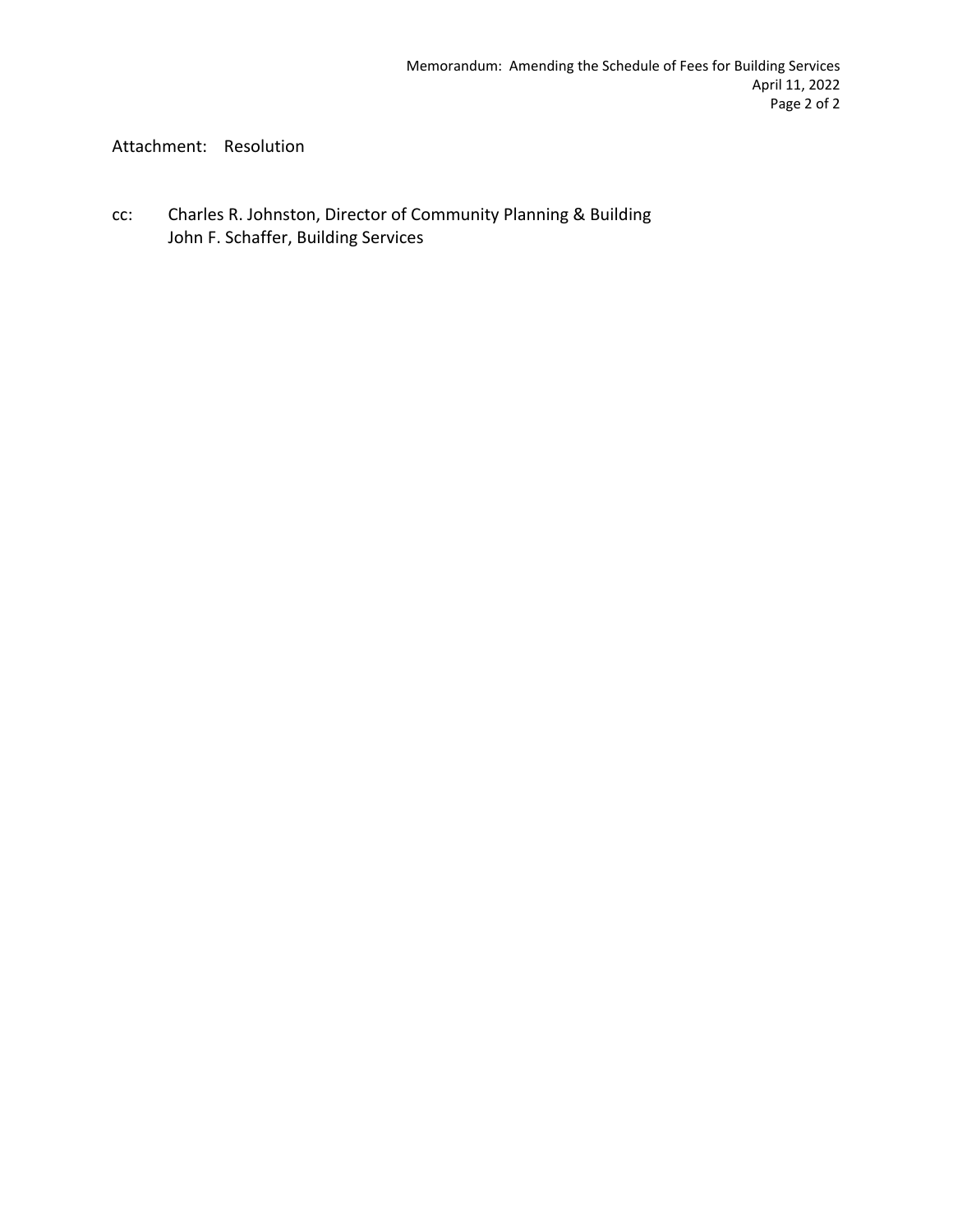| <b>MOTION:</b><br><b>SECOND:</b> |                                                     | April 26, 2022<br><b>Regular Meeting</b><br><b>Resolution 22-</b> |
|----------------------------------|-----------------------------------------------------|-------------------------------------------------------------------|
| RE:                              | Amending the Schedule of Fees for Building Services |                                                                   |
| <b>ACTION:</b>                   | APPROVED: Ayes: 0; Nays: 0                          |                                                                   |
| <b>FIRST READ:</b>               | <b>SECOND READ:</b>                                 |                                                                   |

The City charges fees for building permits, inspections, and certificates as authorized by the Code of Virginia Section 36‐105, the Virginia Construction Code Section 107.1, and City Code Section 18-34. The City Code requires that changes to this schedule of fees shall be approved by resolution of the City Council.

City Council adopted the last comprehensive update to the fee schedule for building services on May 9, 2017. Since then, the costs of providing these services have increased; creating the need for this amendment.

**Therefore,** the City Council hereby resolves that:

- The Schedule of Fees for City building services shall be amended in accordance with the attached schedules, attached to this resolution and incorporated herein by reference.
- The amended Schedule of Fees shall be published in the City Administrative Manual and made available for public inspection in the office of the City Manager or the City Manager's designee.
- The fees adopted by this resolution shall become effective July 1, 2022.

ATTACHMENTS: Permit Fee Schedules: (1) Administrative and Miscellaneous Fees; (2) Residential – I.R.C. – R5, Detached 1 and 2 Family Dwellings and Townhomes; (3) Commercial – I.B.C. – All Fees

**Votes:**  Ayes: **Nays: Absent from Vote: Absent from Meeting:**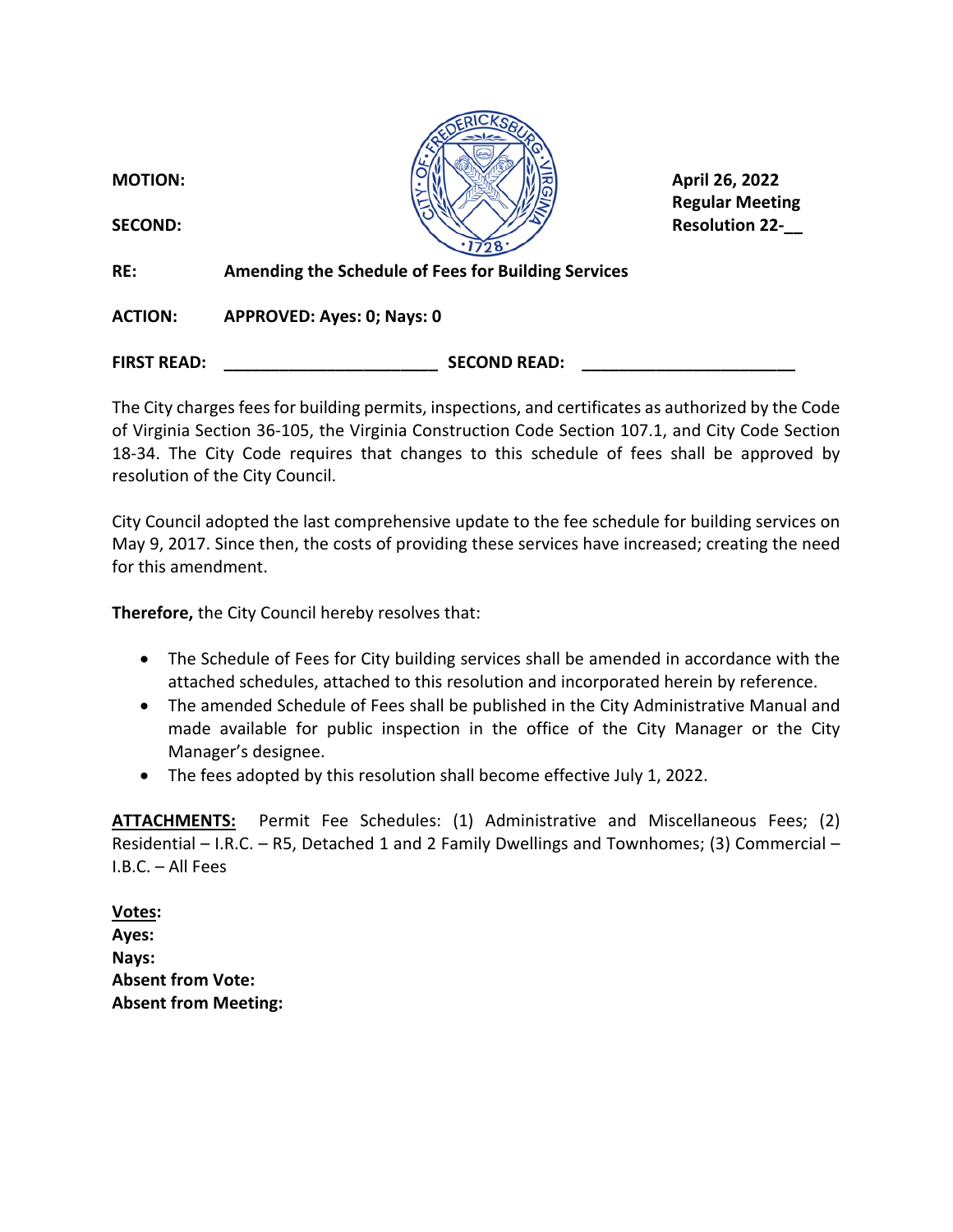# \*\*\*\*\*\*\*\*\*\*\*\*\*\*\*

*Clerk's Certificate* 

*I certify that I am Clerk of Council of the City of Fredericksburg, Virginia, and that the foregoing is a true copy of Resolution No. 22‐\_\_, adopted at a meeting of the City Council held April 26, 2022, at which a quorum was present and voted.* 

> *Tonya B. Lacey, MMC Clerk of Council*

*\_\_\_\_\_\_\_\_\_\_\_\_\_\_\_\_\_\_\_\_\_\_\_\_\_\_\_\_\_\_\_\_\_\_\_\_*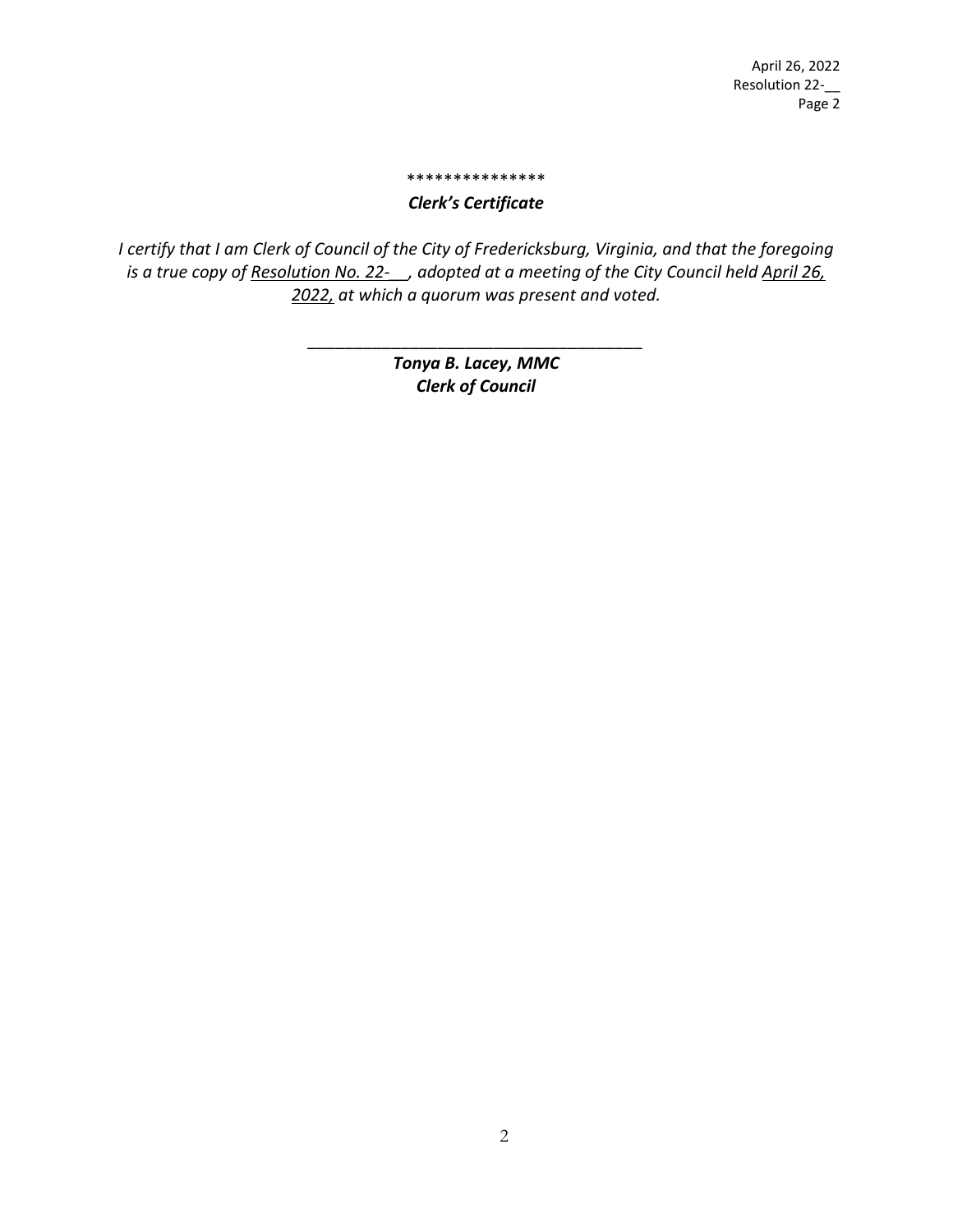

# **CITY OF FREDERICKSBURG**

**Building Services Division**

601 Caroline Street, 4th Floor P.O. Box 7447 Fredericksburg, Virginia 22404-7447 Phone: (540) 372-1080 Fax: (540)310-0636

## **PERMIT FEE SCHEDULE**

**Effective: July 1, 2017 2022**

## **ADMINISTRATIVE AND MISCELLANEOUS FEES**

## ADMINISTRATIVE CHARGES

| <b>SERVICE</b>                                                                                          | <b>FEE</b>                                |
|---------------------------------------------------------------------------------------------------------|-------------------------------------------|
| After hours inspections (Shall have approval in advance by the<br>Building Official) Building Inspector | \$150.00 per hour (2-hour minimum)        |
| <b>Amend construction plans</b>                                                                         |                                           |
| Residential - 25% of original permit fee or                                                             | \$150.00 \$170.00 minimum                 |
| Commercial - 25% of original permit fee or                                                              | \$200.00 \$230.00 minimum                 |
| Change of contractor on the permit                                                                      | \$50.00 \$55.00                           |
| Change of Mechanics Lien Agent information                                                              | \$50.00 \$55.00                           |
| Consultation fee (applied to permit)                                                                    | \$150.00 \$170.00                         |
| Code modification (due at the submission of request)                                                    | \$200.00 \$230.00                         |
| Copies of Approved construction documents                                                               | See below                                 |
| Copies Up to $11" X 17"$                                                                                | \$50.00 \$55.00                           |
| Copies 24" X 36" or Larger                                                                              | \$50.00 \$55.00+ \$10.00 \$11.00 per page |
| Expedited plan review approved by Building Official and payable in                                      | $\frac{30\%}{35\%}$ of the permit fee     |
| advance.                                                                                                | \$500.00 \$570.00 minimum                 |
| Permit Re-instatement fee                                                                               | \$25.00 \$30.00                           |
| Permit transfer to a new owner                                                                          | \$50.00 \$55.00                           |
|                                                                                                         |                                           |
| <b>Other Fees</b>                                                                                       |                                           |
| Performing work without the required permits will cause a <b>STOP</b>                                   | See below                                 |
| WORK ORDER to be issued and additional fees to be added on top                                          |                                           |
| of the regular permit fees. These fees are due at the time of                                           |                                           |
| application.                                                                                            |                                           |
| Residential                                                                                             | \$200.00 \$250.00 per trade               |
| Commercial                                                                                              | \$300.00 \$350.00 per trade               |
| Re-inspection fees *                                                                                    | \$100.00 \$115.00 per trade               |
| * All re-inspection fees and Notices to Comply shall be paid prior to                                   |                                           |
| scheduling any further inspections under that permit.                                                   |                                           |
| Refund request (to the applicant)                                                                       | 75% of original permit fee -\$150.00      |
| The permit holder shall request a refund in writing with reasons for                                    | \$170.00 minimum retention                |
| the request for the refund included.                                                                    |                                           |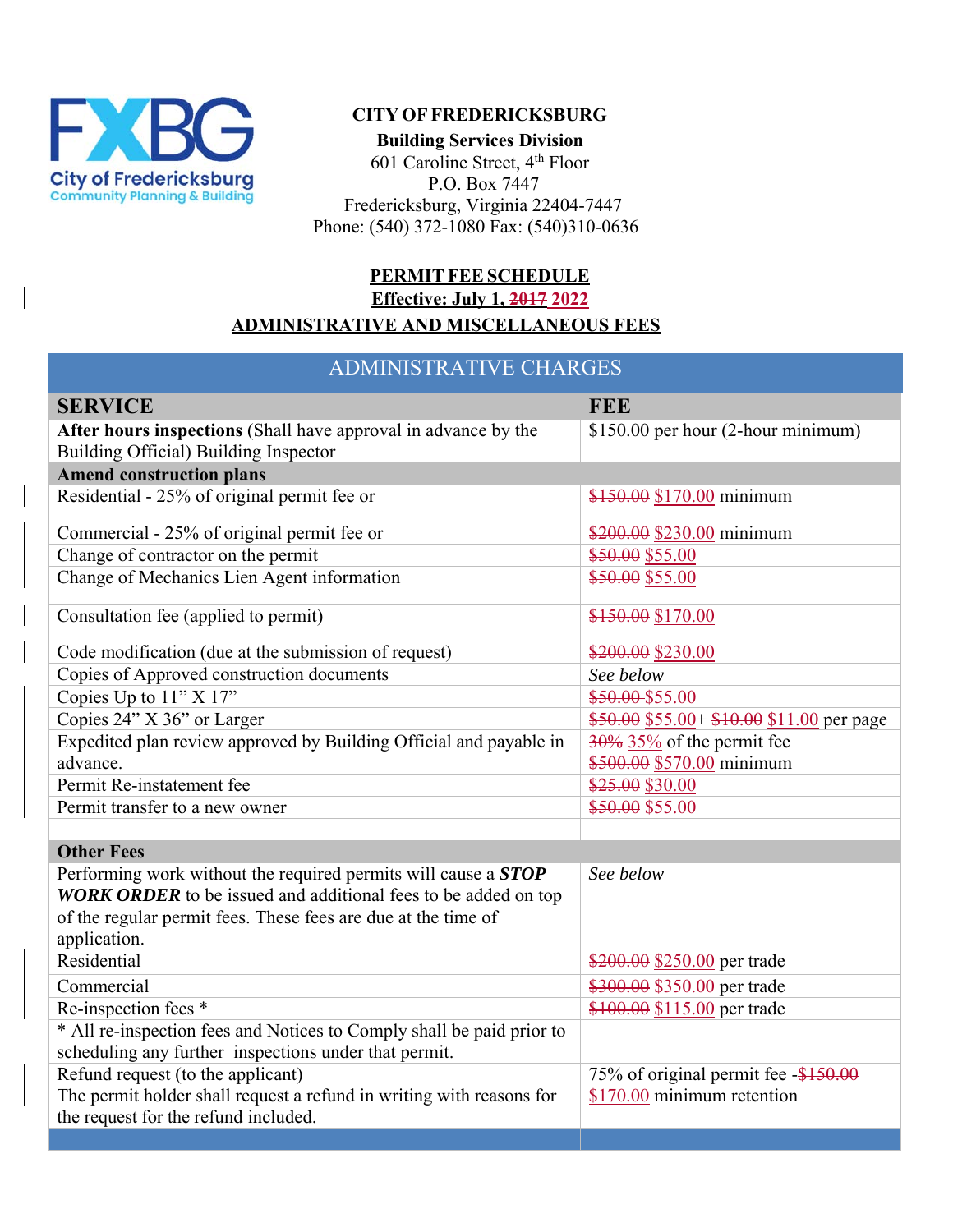| MISCELLANEOUS FEES                                       |                                                      |  |
|----------------------------------------------------------|------------------------------------------------------|--|
| <b>SERVICE</b>                                           | <b>FEE</b>                                           |  |
| Air compressors                                          | \$125.00 \$140.00                                    |  |
| Auto exhaust ventilation system                          | \$150.00 \$170.00                                    |  |
| Backwater valve for sewer lines                          | \$50.00 \$55.00                                      |  |
| Generators                                               | See below                                            |  |
| Residential                                              | \$175.00 \$200.00                                    |  |
| Commercial                                               | \$225.00 \$255.00                                    |  |
| Heaters, thru wall/heat pumps, exhaust fans, etc.        | $$100.00$ \$115.00 + \$20.00 \$25.00 per unit        |  |
| Lawn irrigation (backflow preventer only)                | \$75.00 \$85.00                                      |  |
| Local Board of Building Code Appeals                     | \$250.00 \$300.00                                    |  |
| Master plan review                                       | \$250.00 \$285.00                                    |  |
| Minimum permit fee                                       | \$75.00 \$85.00                                      |  |
| Minimum amendment fee                                    | \$25.00 \$30.00                                      |  |
| Pole lights (including electric)                         | \$40.00 \$45.00 per pole - \$125.00 \$140.00 minimum |  |
| Retaining Wall (sq. ft. of wall face)                    | \$0.20 \$0.25 per sq. ft. \$100.00 \$115.00 minimum  |  |
| Ramps; accessible                                        | Open \$125.00 \$145.00; Covered \$200.00 \$230.00    |  |
| <b>Stoops or Steps</b>                                   | Open \$150.00 \$170.00; Covered \$200.00 \$230.00    |  |
| Temporary wiring (tree sales, produce stands, fairs, and | \$50.00 \$55.00                                      |  |
| other temporary sales                                    |                                                      |  |
| <b>Elevator:</b>                                         |                                                      |  |
| Elevator certification                                   | \$40.00 \$45.00                                      |  |
| <b>Tanks:</b>                                            |                                                      |  |
| LP Gas, Fuel, Oil or Water                               | \$50.00 \$55.00                                      |  |
| Electric to tank                                         | \$100.00 \$115.00                                    |  |
| Piping to tank                                           | \$100.00 \$115.00                                    |  |
| Tank removal                                             | \$50.00 \$55.00                                      |  |
| Tents: Fire Marshal's office issues and inspects tents   |                                                      |  |
| <b>Trailers:</b>                                         |                                                      |  |
| <b>Construction trailers</b>                             | \$200.00 \$230.00                                    |  |
| <b>Sales Trailers</b>                                    | \$250.00 285.00                                      |  |
| Ramp; Accessible                                         | See below                                            |  |
| Open                                                     | \$125.00 \$145.00                                    |  |
| Covered                                                  | \$200.00 \$230.00                                    |  |
| Electric service for trailers                            | \$150.00 \$170.00                                    |  |
| Plumbing for trailers to main or to storage tank         | \$75.00 \$85.00                                      |  |
| <b>Stages</b>                                            |                                                      |  |
| Stages more than 256 sq. ft.                             | $$100.00$ \$115.00 per stage                         |  |
| Stages 256 sq. ft. and less                              | \$50.00 \$55.00 per stage                            |  |
| Stages 256 sq. ft. and less, 18" tall and less than, and | Exempt from permit                                   |  |
| provided and assembled by Parks & Rec. dept.             |                                                      |  |

#### **State Levy:**

In accordance with Section 36-137 of the Code of Virginia, the local building departments shall collect a 2% levy of fees charged for all permits issued under this code, and transmit the levy to DHCD to support the training programs of the Virginia Building Code Academy.

**The Building Official reserves the right to assign fees for items not shown.**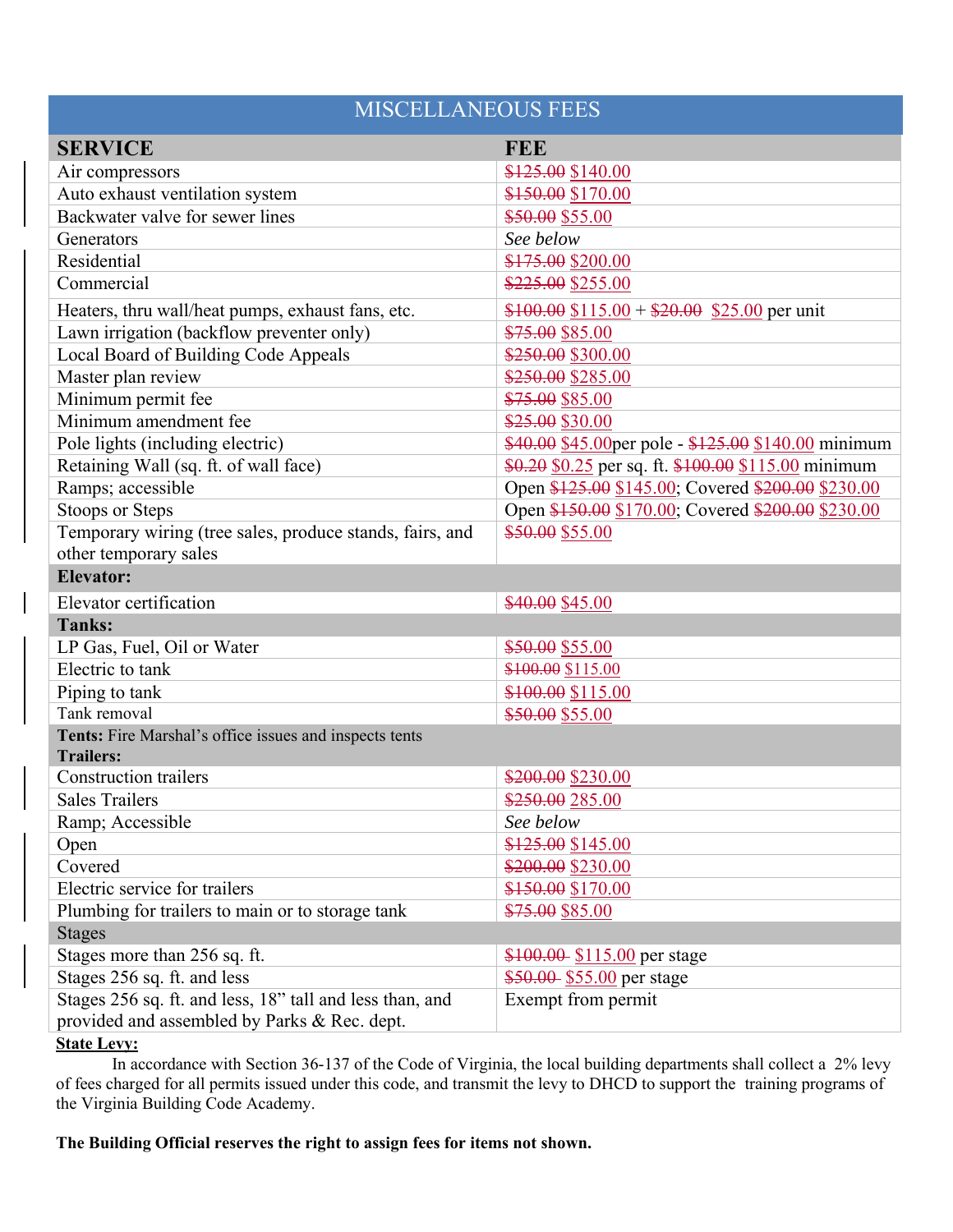

### **CITY OF FREDERICKSBURG**

### **Building Services Division**

601 Caroline Street, 4th Floor P.O. Box 7447 Fredericksburg, Virginia 22404-7447 Phone: (540) 372-1080 Fax: (540)310-0636

# **PERMIT FEE SCHEDULE**

**Effective: July 1, 2017 2022**

**COMMERCIAL - I.B.C. - ALL FEES** 

# *Application and plan submittals shall include all trades and all contractors' informat***ion**

| <b>COMMERCIAL CONSTRUCTION</b>                                        |                                                    |  |
|-----------------------------------------------------------------------|----------------------------------------------------|--|
| <b>SERVICE</b>                                                        | <b>FEE</b>                                         |  |
|                                                                       |                                                    |  |
| <b>New Construction</b>                                               |                                                    |  |
| Administration deposit – Due at the time of submission of application | \$300.00                                           |  |
| Calculate gross floor area of all floors and covered areas            | \$0.20 \$0.25 per sq. ft. - \$300.00 \$340.00 min. |  |
| Electrical                                                            | \$1.25 \$1.40 per service amp or \$0.06 \$0.07     |  |
|                                                                       | per sq. ft. (whichever is greater);                |  |
| Change of service or service relocation/reconnection                  | \$250.00 \$285.00                                  |  |
| Plumbing                                                              | $$200.00 $230.00 + $10.00 $11.00$ per fixture      |  |
|                                                                       | \$250.00 \$285.00 min.                             |  |
| Mechanical                                                            | \$0.06 \$0.07 per sq. ft. \$250.00                 |  |
| Gas installation                                                      | \$150.00 \$170.00 + \$30.00 \$35.00 per appliance  |  |
| Cooking Hood                                                          | \$300.00 \$330.00 per hood                         |  |
| <b>Fire Dampers</b>                                                   | \$20.00 \$23.00 per device                         |  |
|                                                                       | \$200.00 \$230.00 min.                             |  |
| Certificate of Occupancy                                              | \$\$85.00 75.00                                    |  |
| Footing/Foundation/Slab only (requires Building Official approval)    | \$0.10 \$0.12 per sq. ft. \$300.00 - \$340.00 min. |  |
| Shell permit (requires Building Official approval)                    | \$0.10 \$0.12 per sq. ft. \$300.00\$340.00 min.    |  |
| Completion Shell or Tenant space                                      | \$0.17 \$0.19 per sq. ft. \$300.00\$340.00 min.    |  |
|                                                                       |                                                    |  |
| <b>Alteration or Renovation</b>                                       |                                                    |  |
| must submit a full and complete set of plans. (All trades)            |                                                    |  |
| Administration Deposit – Due at the submission of the application     | \$200.00                                           |  |
| Calculate gross floor area of proposed work                           | \$0.15 \$0.17 per sq. ft. \$300.00 \$340.00 min.   |  |
| Electrical                                                            | \$0.06 \$0.07per sq. ft. \$250.00 \$275.00 min.    |  |
| Change of service or service relocation/reconnection                  | \$250.00 \$275.00                                  |  |
| Plumbing                                                              | $$200.00 $230.00 + $10.00 $11.00$ per fixture      |  |
|                                                                       | \$250.00 \$275.00 min.                             |  |
| Mechanical                                                            | \$0.06 \$0.07 per sq. ft. \$250.00 \$275.00 min.   |  |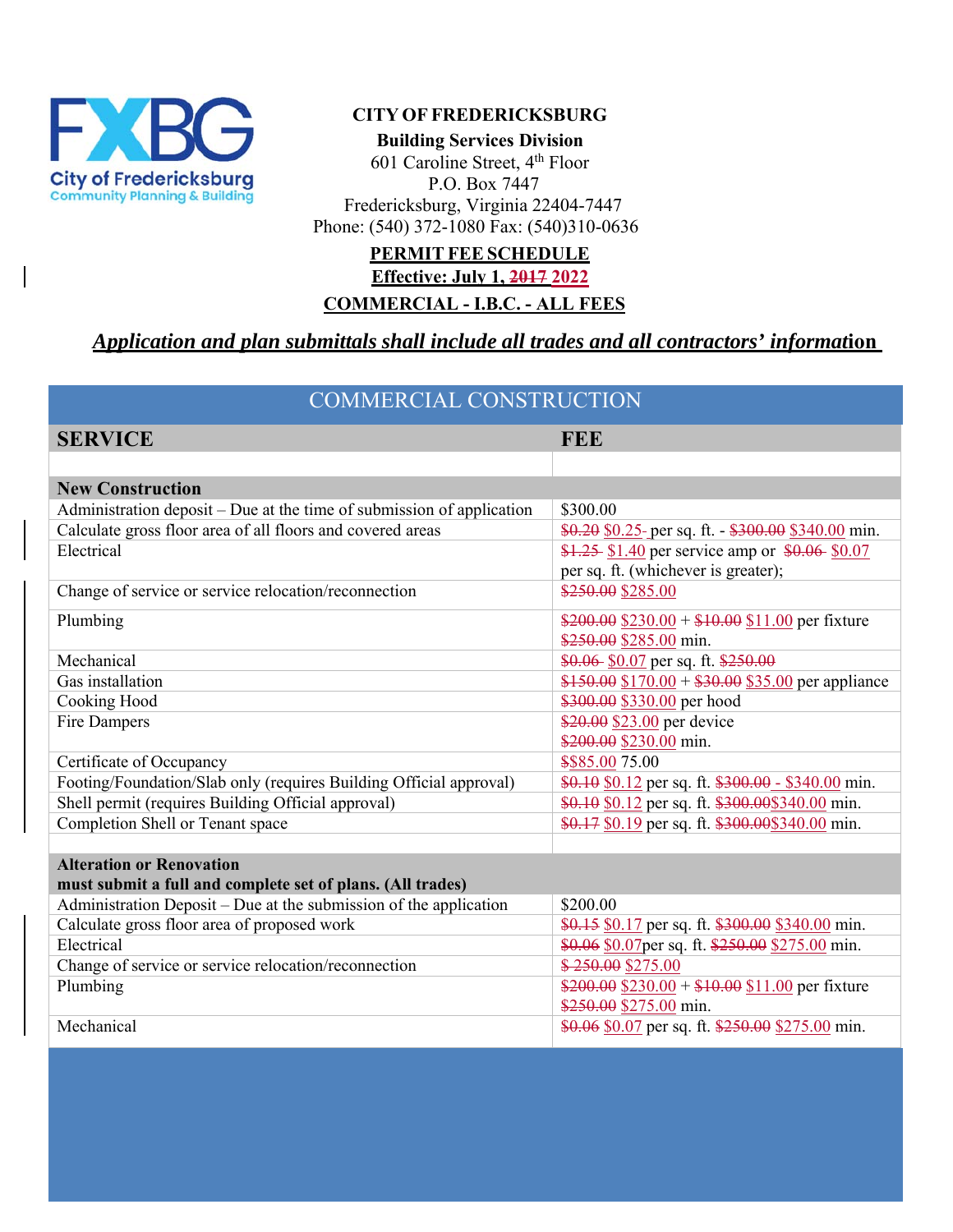| <b>MISCELLANEOUS FEES</b>                                                     |                                                                |  |
|-------------------------------------------------------------------------------|----------------------------------------------------------------|--|
| <b>SERVICE</b>                                                                | <b>FEE</b>                                                     |  |
| Amend construction plans - 25% of the original permit fee                     | \$250.00 \$275.00 min.                                         |  |
| Asbestos abatement                                                            | \$100.00 \$115.00                                              |  |
| Backflow preventers (for building's)                                          | \$100.00 \$115.00                                              |  |
| Building change of use (office review) with no changes required for           | \$75.00 \$85.00                                                |  |
| Occupancy                                                                     |                                                                |  |
| Certificate of Occupancy - Existing Building                                  | \$75.00 \$85.00                                                |  |
| Certificate of Occupancy - Temporary (Requires Building Official<br>approval) | \$75.00 \$85.00                                                |  |
| Certificate of Occupancy - Extension of Temporary                             | \$75.00 \$85.00                                                |  |
| Change of use consultation                                                    | \$150.00 \$170.00                                              |  |
| Code modification (Due at the submission of request)                          | \$200.00 \$230.00                                              |  |
| Decks                                                                         | $$0.15$ \$0.17 per sq. ft. - \$200.00 \$230.00 min.            |  |
| Demolition (Includes disconnect inspections)                                  | See below                                                      |  |
| Partial                                                                       | \$150.00 \$170.00                                              |  |
| Complete                                                                      | \$250.00 285.00                                                |  |
| Elevators/Escalators                                                          | \$300.00 \$340.00                                              |  |
| Re-roofing/Façade alterations                                                 | \$0.08 \$09per sq. ft. \$250.00 \$285.00 min.                  |  |
| Sign permits:                                                                 | See below                                                      |  |
| Wall signs                                                                    | $$75.00 $85.00$ - with electric + \$25.00 \$30.00              |  |
| Freestanding signs                                                            | $$150.00$ $$175.00$ - with electric + \$25.00 \$60.00          |  |
| Spray booth (Includes Electric and Mechanical)                                | \$400.00 \$455.00                                              |  |
| Spa/Jetted tub or pool (10 people and smaller, commercial purpose)            | \$300.00 \$340.00                                              |  |
| Swimming pools/Spa/Jetted pool                                                | \$400.00 \$455.00                                              |  |
| Storm drainage (Rooftop drains, downspouts)                                   | \$40.00 \$45.00 per drain                                      |  |
| <b>Trap Primers</b>                                                           | \$15.00 \$17.00 each with plumbing permit - \$75.00            |  |
|                                                                               | \$85.00 min.                                                   |  |
| Temporary Electric Service                                                    | \$125.00 \$\$145.00                                            |  |
| Water & Sewer services                                                        | \$125.00 \$145.00 each                                         |  |
| Solar Photovoltaic (PV)                                                       | $$150.00 \frac{$175}{125} + $5.00 \frac{$6.00}{125}$ per panel |  |
| <b>Fire Suppression System:</b>                                               |                                                                |  |
| Duct detectors                                                                | \$30.00 \$35.00 per device - \$150.00 \$170.00 min.            |  |
| Extinguishing system not shown                                                | \$150.00 \$170.00                                              |  |
| Fire alarm system                                                             | \$100.00 \$115.00+ \$0.75 \$0.85 per device                    |  |
|                                                                               | \$250.00 \$285.00 min.                                         |  |
| Fire pumps                                                                    | \$300.00 \$330.00                                              |  |
| Hood suppression system                                                       | \$150.00 \$170.00 per hood                                     |  |
| Hoods:                                                                        | See below                                                      |  |
| Type I                                                                        | \$300.00 \$330.00                                              |  |
| Type II                                                                       | \$200.00 \$230.00                                              |  |
| Smoke removal system                                                          | \$300.00 \$330.00                                              |  |
| Sprinkler systems - New construction                                          | \$3.50 \$4.00 per head - \$350.00 \$400.00 min.                |  |
| Sprinkler system - Alteration/Renovation/Relocation                           | \$3.50 \$4.00 per head - \$350.00 \$400.00 min.                |  |
| Sprinkler system - Limited area                                               | \$300.00 \$330.00                                              |  |
| Standpipe systems                                                             | \$150.00 \$170.00                                              |  |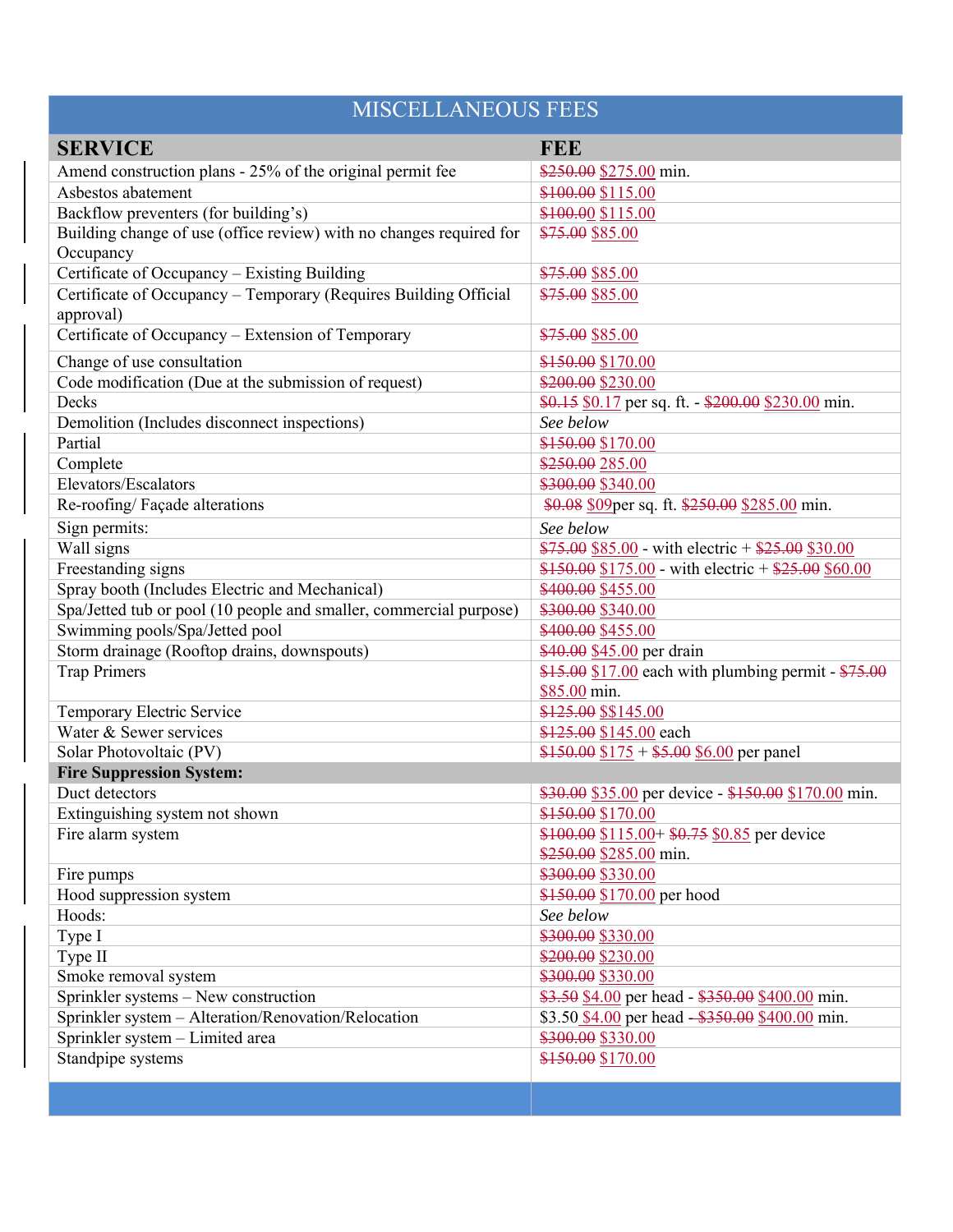### **Amusement devices: (**Rides)

The fees for all amusement rides, attractions, and associated generators are established through the current edition of the Virginia Uniform Statewide Building Code and the Virginia Amusement Device Regulations.

### **State Levy:**

In accordance with Section 36-137 of the Code of Virginia, the local building departments shall collect a 2% levy of fees charged for all permits issued under this code, and transmit the levy to VADHCD to support the training programs of the Virginia Building Code Academy.

### **\*\*\*The Building Official reserves the right to assign fees for items not shown.**

### **State Levy:**

In accordance with Section 36-137 of the Code of Virginia, the local building departments shall collect a 2% levy of fees charged for all permits issued under this code, and transmit the levy to DHCD to support the training programs of the Virginia Building Code Academy.

#### **The Building Official reserves the right to assign fees for items not shown.**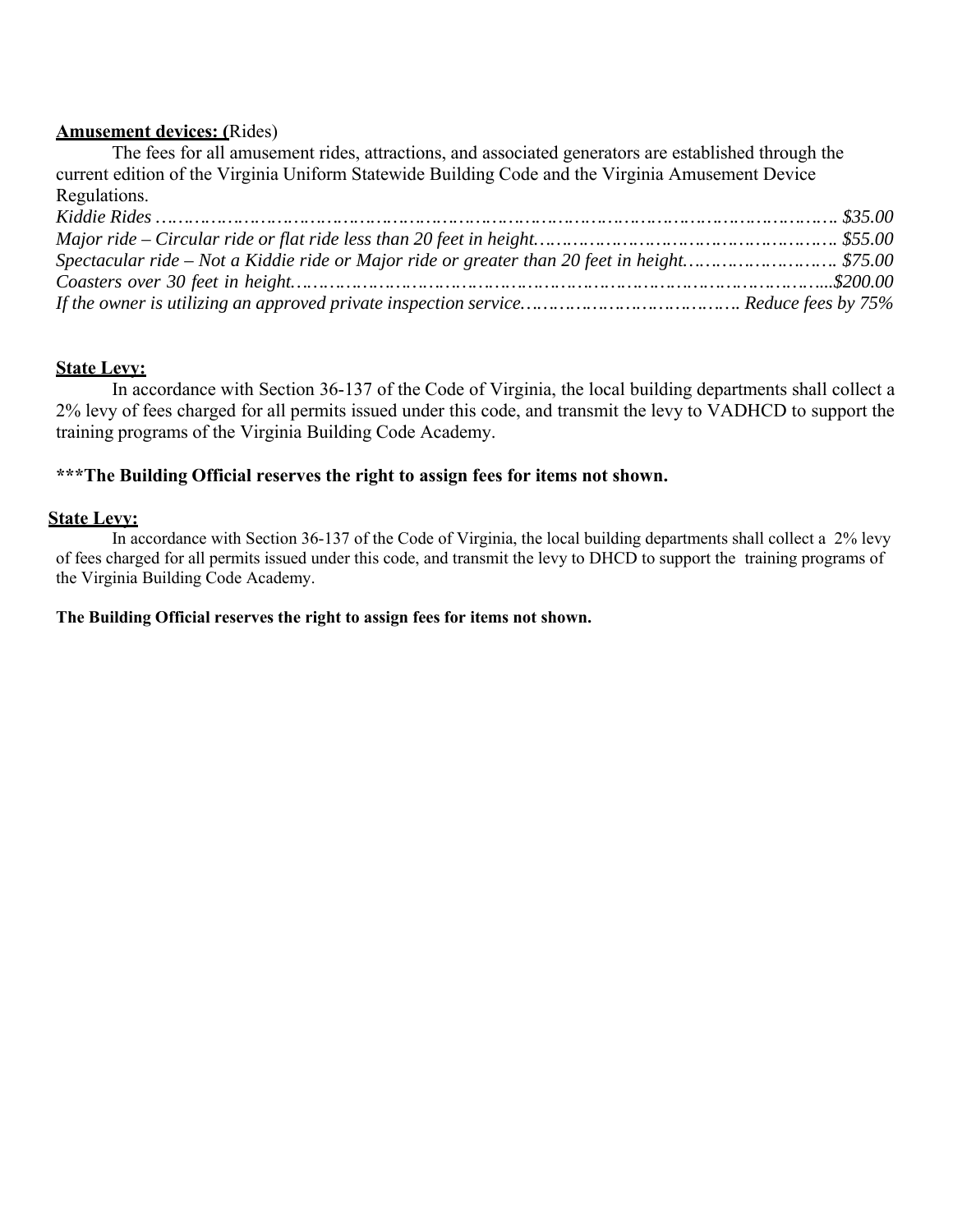

### **CITY OF FREDERICKSBURG**

**Building Services Division**

601 Caroline Street, 4th Floor P.O. Box 7447 Fredericksburg, Virginia 22404-7447 Phone: (540) 372-1080 Fax: (540)310-0636

# **PERMIT FEE SCHEDULE Effective: July 1, 2017 2022**

**RESIDENTIAL – I.R.C. – R5** 

# **Detached 1 and 2 Family Dwellings and Townhomes**

# RESIDENTIAL CONSTRUCTION

| <b>SERVICE</b>                                                               | <b>FEE</b>                      |
|------------------------------------------------------------------------------|---------------------------------|
|                                                                              |                                 |
| <b>New Construction</b>                                                      |                                 |
| Admin. deposit – Due at the time of submission of application                | \$200.00                        |
| (New Homes)                                                                  |                                 |
| Admin. deposit - Due at the time of submission of application                | \$100.00                        |
| (Additions decks, etc.)                                                      |                                 |
| Calculate gross floor area of all floors and covered areas (Includes trades) | $$0.32$ \$0.36 per sq. ft.      |
| Note: Include every floor, basement, garages, carports, porches, etc.        | \$300.00 \$340.00 min.          |
| Fireplaces                                                                   | \$85.00 \$95.00                 |
| Gas installation                                                             | $$150.00$ \$170.00 +            |
|                                                                              | $$10.00$ $$11.00$ per appliance |
| Decks                                                                        | \$150.00 \$170.00 per deck      |
| Certificate of Occupancy                                                     | \$75.00 \$85.00                 |
| Certificate of Occupancy -Temporary                                          | \$75.00 \$85.00                 |
|                                                                              |                                 |
| <b>Alteration or Renovation</b>                                              |                                 |
| must submit a full and complete set of plans. (All trades)                   |                                 |
| Administration Deposit – Due at the submission of the application            | \$75.00 \$85.00                 |
| Calculate gross floor area of proposed work                                  | $$0.15$ \$0.17 per sq. ft.      |
|                                                                              | \$150.00 \$170.00min.           |
| Electrical                                                                   | $$0.05$ \$0.06 per sq. ft.      |
|                                                                              | \$100.00 \$115.00min.           |
| Change of service or service relocation/reconnection                         | \$150.00 \$170.00               |
| Plumbing                                                                     | $$75.00$ \$85.00 + \$10.00      |
|                                                                              | \$11.00 per fixture \$100.00    |
|                                                                              | \$115.00 min.                   |
| Mechanical                                                                   | $$0.05$ \$0.06 per sq. ft.      |
|                                                                              | \$100.00 \$115.00min.           |
|                                                                              |                                 |
|                                                                              |                                 |
|                                                                              |                                 |